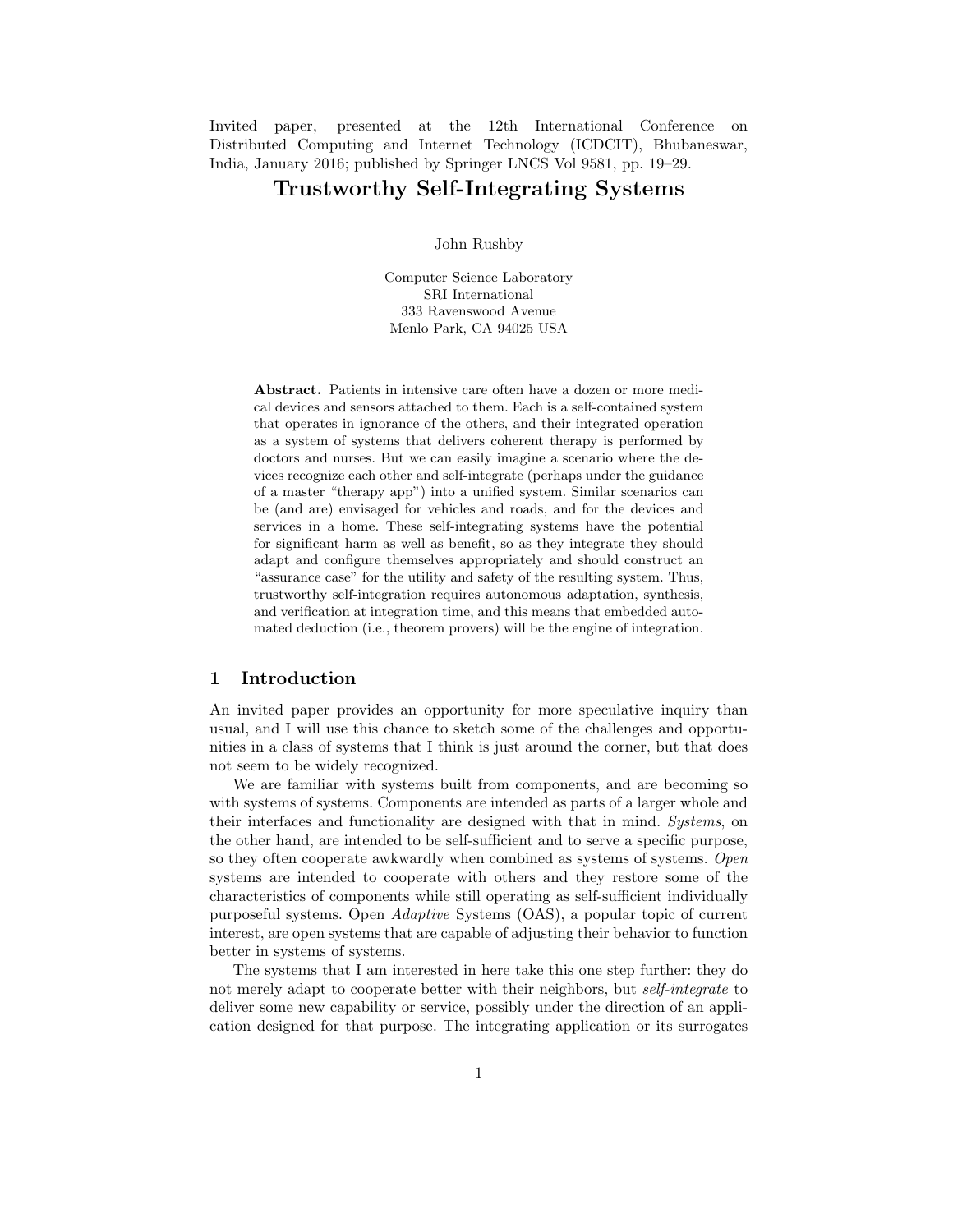will seek useful capabilities among its peers, cause them to adapt or configure appropriately, and synthesize suitable wrappers, shims, or glue. This behavior has something in common with Service Oriented Architecture (SOA) as well as OAS, but what I want to posit is that the capabilities and services so constructed will be used for somewhat critical purposes where assurance of function and safety should be provided. Skeptics may concur that self-integrating systems are likely, but not their application as critical systems that require assurance. Accordingly, in the next section I sketch some scenarios proposed by others and then, in Section [3](#page-4-0) outline some current and recent work. In Section [4,](#page-5-0) I explain why I believe that automated verification and synthesis are required at integration-time and I describe how modern developments in automated deduction can provide these. Section [5](#page-8-0) summarizes and concludes that embedded automated deduction is the enabling engine for trustworthy self-integration.

# <span id="page-1-1"></span>2 Scenarios

We can build quite complex software-intensive systems that are individually safe: civil aircraft are a good example, as there have been no serious aircraft incidents due to faulty software.<sup>[1](#page-1-0)</sup> There is a price to this record of safety, however, for current methods of safety assurance are based on strongly predictable, often deterministic, behavior. This prohibits even simple kinds of adaptive or intelligent behavior, such as control laws that optimize for the circumstances of each flight (e.g., weight and weight distribution, stiffness of actuators, etc.).

Furthermore, assurance applies to each system in isolation: there are no guarantees that the interaction of individually safe systems will be safe. Thus, although individual aircraft are safe, their interaction is managed by another, separate system for air traffic management. The move to NextGen, where individual aircraft take more responsibility for the safety of their interactions, as cars do on the road, is proving to be a challenging endeavor.

The future will be about interacting systems. Interaction will come about because, as systems become more ubiquitous and embedded in our lives, so they necessarily interact with each other through the "plant." For example, cars and traffic lights interact to create, or to avoid, traffic jams. Currently, there is (at least in the USA) essentially no management of this interaction, so cars waste gasoline accelerating and decelerating from one uncoordinated red light to another, or lights show green while traffic cannot move because it is backed up from the uncoordinated red light ahead. As systems become better able to communicate, so we expect them to become more open and to integrate in a productive manner, so that traffic lights and cars should communicate and respond to changing traffic and to the behavior of neighboring lights. Later, conventional traffic lights can be replaced or supplemented by virtual traffic lights that interact directly with car systems and can be deployed whenever and wherever needed.

<span id="page-1-0"></span><sup>&</sup>lt;sup>1</sup> Due to faulty requirements, there have been incidents in systems implemented in software, but there have been no incidents due to software development.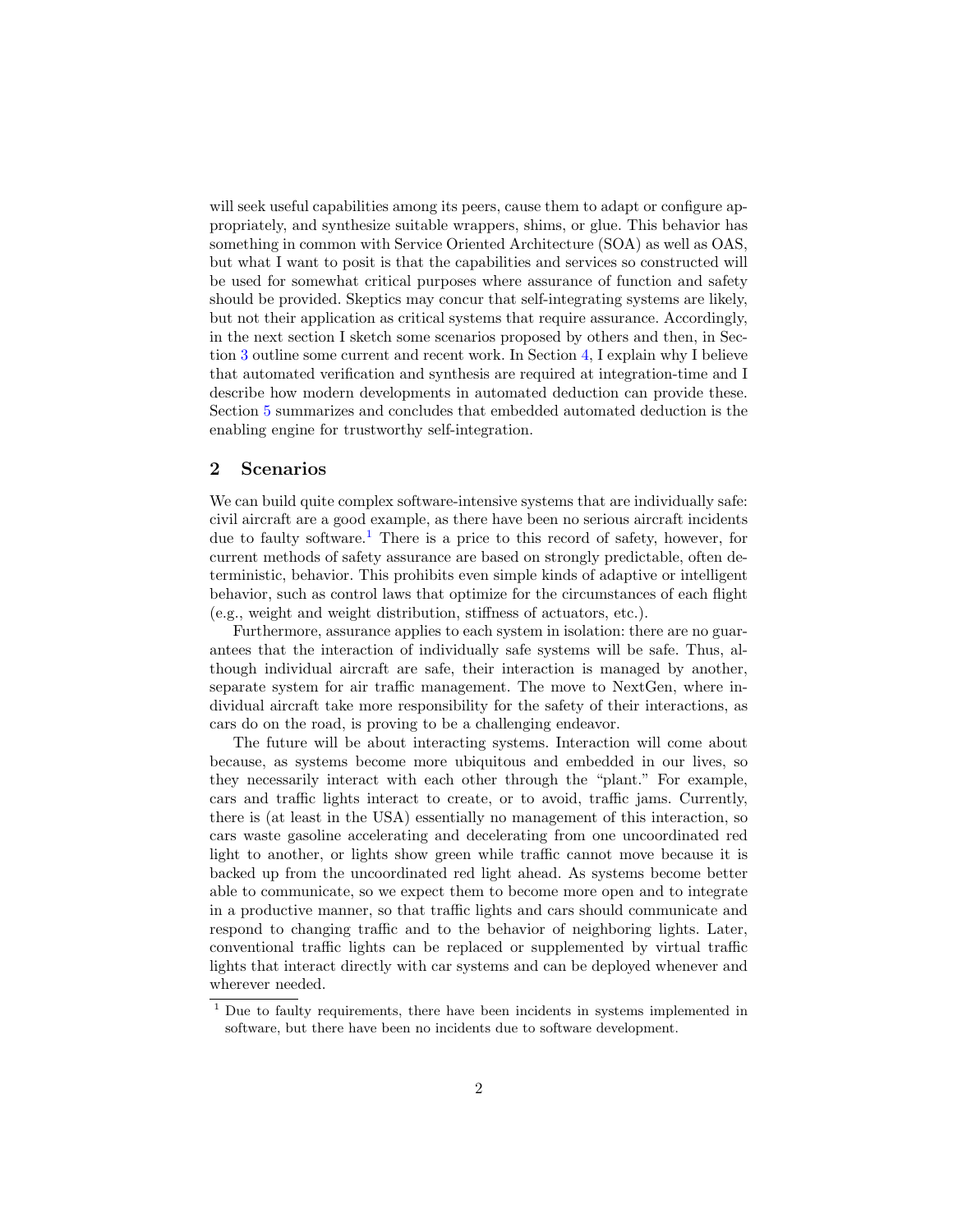<span id="page-2-0"></span>Integration of large scale systems such as air and ground transportation presents formidable challenges, so it is not likely they will self-integrate any time soon, but it seems quite plausible for smaller systems. We already see this in the nascent "Internet of Things" (IoT). For example, I recently added a Chromecast to the large TV display in my living room, turned on the DLNA server built in to the Windows machine that stores my digital photos, and installed an app on my Android phone; I can now view my photos on the large display (transmitted over WiFi from the PC in another room) while using my phone to control everything from my couch. It is remarkable that this works at all, still more remarkable how easy it is to set up, but sadly it does not work very well. The photos are transmitted at full resolution despite the limited (1920x1080) resolution of the display. My WiFi is slow and the PC is in a room distant from the router; as a result one photo may still be in the process of transmission when the timer in the Android app calls for the next one; then everything hangs; sometimes a restart is sufficient, and sometimes a full reboot is needed. Viewing my photos is hardly a critical endeavor, but it is not uncommon for things that work "well enough" to undergo "mission creep" and become part of some critical enterprise (e.g., we could imagine my setup for home photos being used to display images needed during medical procedures), which is fine—until things fail.

Goldman and colleagues describe several intriguing applications for a more trustworthy IoT in a hypothesized "Operating Room of the Future" and "Intensive Care Unit of the Future" [\[1\]](#page-9-0). I sketch a few of these.

Some seriously ill patients are maintained on a heart-lung machine while undergoing surgery. And sometimes an X-ray is required during the procedure. Surgeons may temporarily turn off the heart-lung machine so the patient's chest is still while the X-ray is taken. They must then remember to turn it back on. We can posit a scenario where the heart-lung machine and the X-ray camera recognize each other and negotiate their safe interaction. In the simplest case, the camera could request a still period from the heart-lung machine; in a more attractive approach, the heart-lung machine could notify the camera of the null points during its inflation and deflation of the chest.

A patient under general anesthesia is generally provided an enriched oxygen supply. Some throat surgeries use a laser and this can cause burning (or even fire) in the presence of abundant oxygen, so the human anesthetist does not enrich the oxygen supply in this case. There is an obvious risk of human error in this scenario. Accordingly, it would surely be good if the laser and the anesthesia machine could recognize each other so that the laser could request reduced oxygen. Of course, we do not want other (possibly faulty) devices to cause the oxygen supply to be reduced. It is also possible that a faulty anesthesia machine may not reduce the oxygen, so we would like a safety interlock that does not allow the laser to light unless the oxygen has actually been reduced. Conversely, there may be emergency scenarios where the patient's health or survival urgently needs enriched oxygen (this may be detected by a "pulse oximeter," the third component of a larger integrated system) and we would like the combined sys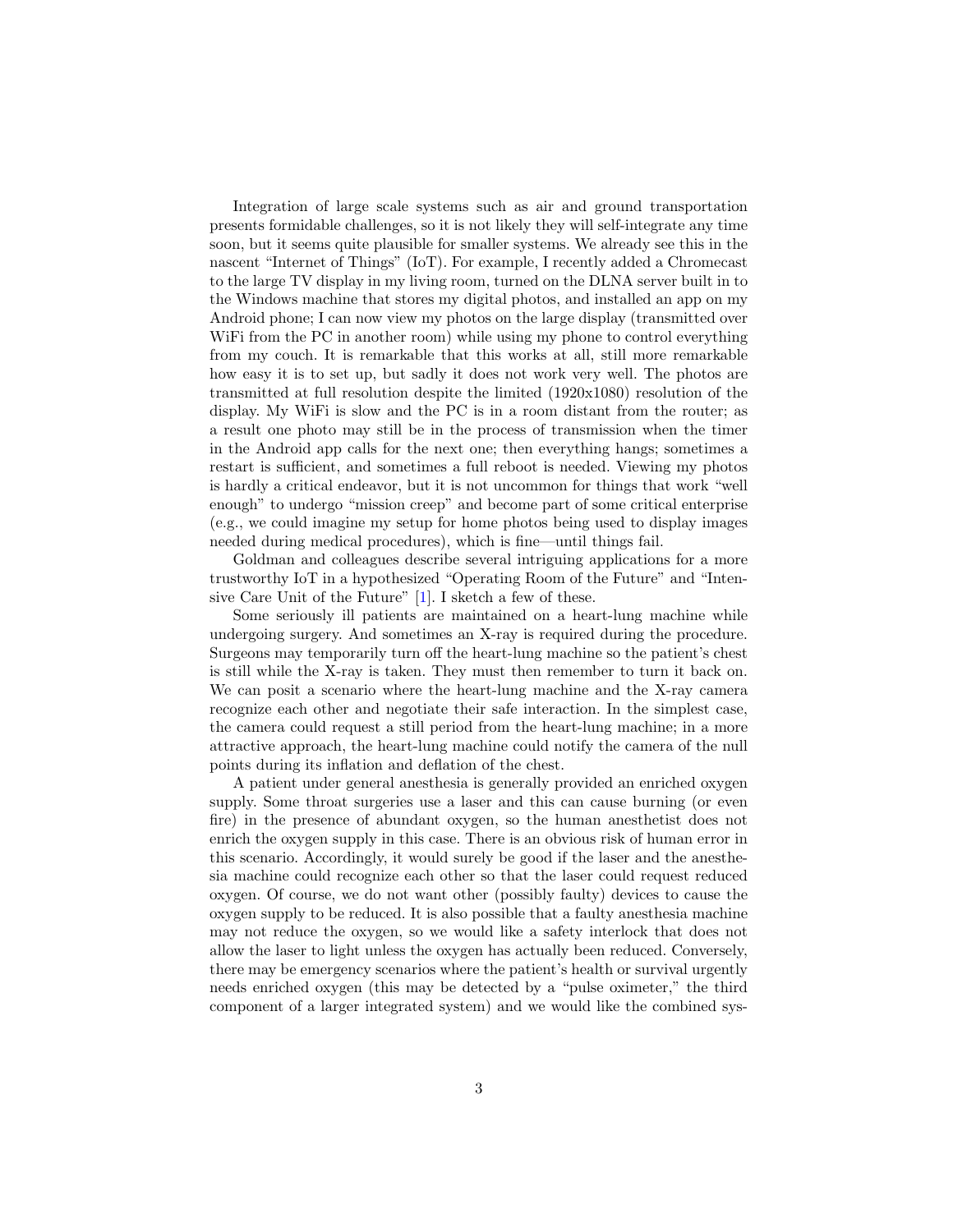tem to support this, either by an override that autonomously shuts off the laser and enriches the air supply, or by alerting the human operators.

Accurate blood pressure sensors can be inserted into an intravenous (IV) fluid supply. The reading needs to be corrected for the difference in height between the sensor (which can be standardized by the height of the IV pole) and the patient. Some hospital beds have a height sensor, but this is a fairly crude device to assist nurses in their activities. We can imagine an ICU where blood pressure data from IV sensors and height measurements from the beds are available on the local network and integrated by monitoring and alerting services. These services need to be sure the bed height and blood pressure sensor readings are from the same patient, and there needs to be an ontology that distinguishes heightcorrected and uncorrected sensor readings. The noise- and fault-characteristics of the bed height sensor mean that alerts should be probably driven from changes in the uncorrected reading; alternatively, since bed height will seldom change, it is possible that a noise and fault-masking wrapper could be synthesized for this value.

A machine for Patient Controlled Analgesia (PCA) administers a pain-killing drug to patients on demand (when the patient presses a button). To prevent overdoses, PCA devices will not deliver the drug when thresholds in a built-in model (whose parameters can be programmed by a nurse) are exceeded. The thresholds are conservative, so patients may sometimes experience unrelieved pain unnecessarily. A pulse oximeter (PO) attached to the patient provides a specific indication of overdose, so the combination of a PCA and PO could provide safer and greater relief. We can imagine the combination of a standard PCA, a PO, and an application that manipulates the thresholds of the PCA based on data from the PO to allow this improved capability. As with the blood pressure example, we need to be sure that the two devices are attached to the same patient, and that all parties interpret the measurements consistently (i.e., there is a shared ontology). Furthermore, the integrating app and its assurance case must deal suitably with new hazards due to integration and possible faults therein. For example, if the app works by blocking button presses when an approaching overdose is indicated, then loss of communication could remove the safety function. If, on the other hand, it must approve each button press, then loss of communication may affect pain relief but not safety. In both cases, it is necessary to be sure that faults in the blocking or approval mechanism cannot generate spurious button presses.

Most will agree, I think, that the integrated systems sketched above could be readily constructed as bespoke systems by suitably skilled teams. But what I have in mind is that these systems "self assemble" from their separate component systems given little more than a sketch of the desired integrated function. The sketch might be a formal specification, or an idealized reference implementation that assumes fault-free and safe operation of the individual systems.

Beyond automation of this self assembly, the challenge is to provide assurance for safety of the integrated system. The state of the art in safety assurance is the assurance "case," which is an argument, based on evidence about the system and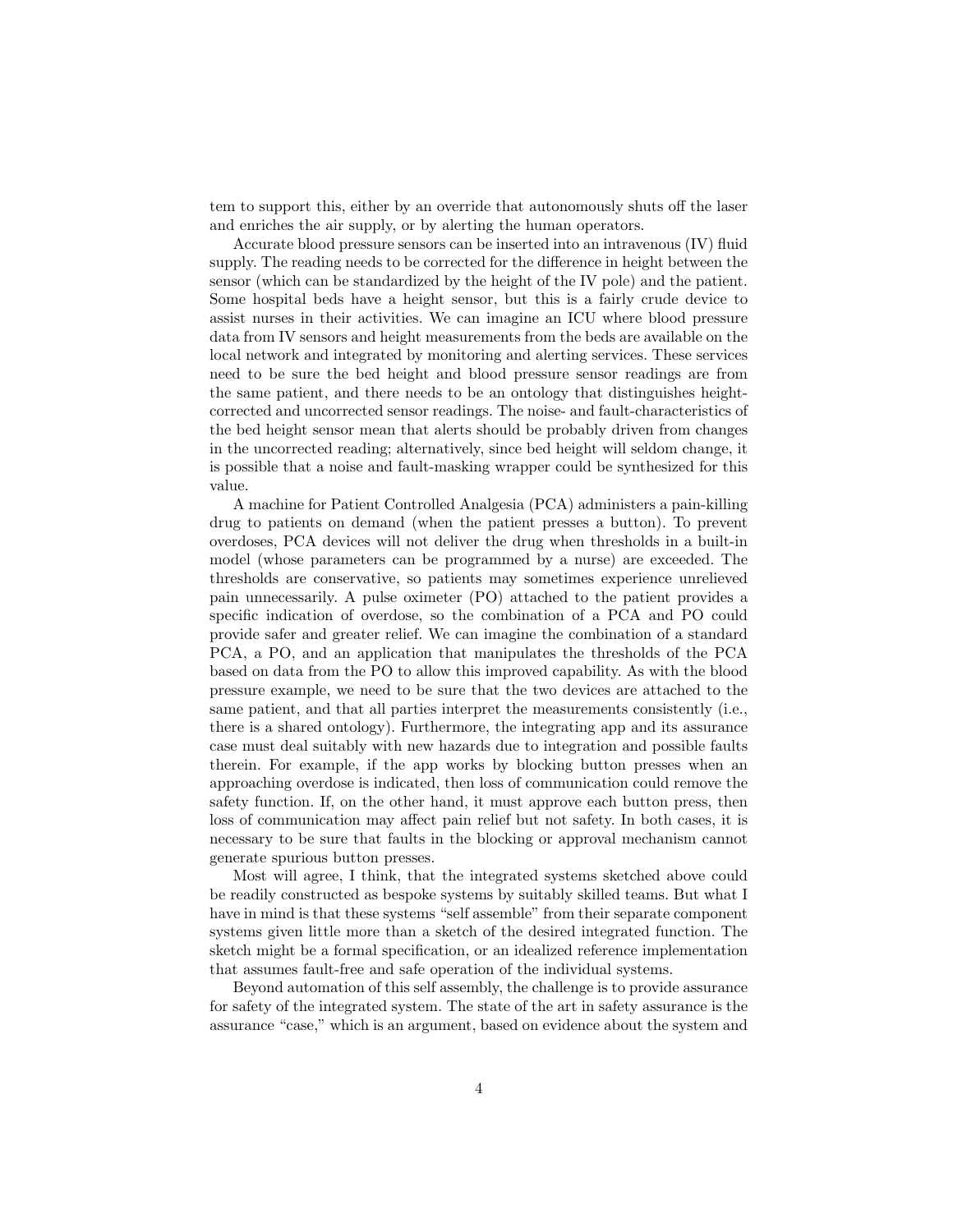<span id="page-4-1"></span>its design and construction, that certain claims (usually about safety but possibly about other important properties such as security or performance) are true [\[2\]](#page-9-1). When systems interact, we would like the assurance case for their composition to be assembled in a modular or compositional way from the cases for the individual systems. This is difficult because, as we noted previously, safety generally does not compose: that is to say the composition of safe systems is not necessarily safe, primarily because their interaction may introduce new hazards. For example, the laser and anesthesia machine may be individually safe, but their integration has a new hazard (burning in an oxygen-enriched air supply). The construction of the joint assurance case is therefore a fairly difficult process, typically requiring human insight, which presupposes that system integration is a deliberate and planned procedure.

For the near term, I expect that system self-integration will be initiated by an application that embodies the purpose of the integration (e.g., a "safe analgesia app" that integrates a PCA and PO) but we can imagine that future systems will integrate spontaneously as they discover each other, similar to the way that human teams assemble to solve difficult problems (although even here there must be some agreed purpose for the teaming). And as with human teams, the integration may involve exchange of assumptions and claims, negotiation, and some relinquishing of autonomy and acceptance of constraints. Clearly this is an ambitious vision, but there is recent and current work that addresses many of the precursor challenges.

## <span id="page-4-0"></span>3 Recent Work

DEOS (Dependable Operating Systems for Embedded Systems Aiming at Practical Applications) was a large project in Japan that ran from 2008 to 2013. The overall ambition of DEOS was to ensure the dependability of open systems subject to change [\[3\]](#page-9-2); thus, it focuses on the evolution of systems rather than their self-integration. In DEOS, a system assurance case is maintained as part of the system and is used to guide its adaptation to failure and to changed requirements. For local adaptation (e.g., responding to failure), an online representation of the assurance case (called a D-Case) is used to guide adjustments to the system, potentially automatically, under the guidance of a scripting language call D-Script and associated tools [\[4\]](#page-9-3). Human intervention is required for larger adaptations, but this is assisted by, and maintains, the assurance case.

The Semantic Interoperability Logical Framework (SILF) was developed by NATO to facilitate dependable machine-to-machine information exchanges among Command and Control systems [\[5\]](#page-9-4). SILF employs an extensive ontology to describe the content of messages exchanged, and a mediation mechanism to translate messages as needed. The mediation can be performed by a centralized hub, or by wrappers at either the sender or receiver. ONISTT [\[6\]](#page-9-5) is an SRI project that developed and prototyped many of the ideas in SILF; it was primarily employed to enable the integration of live and virtual simulation systems for military training. Using ontological descriptions, ONISTT is able automatically to synthesize adapters that allow incompatible message streams to be connected (e.g.,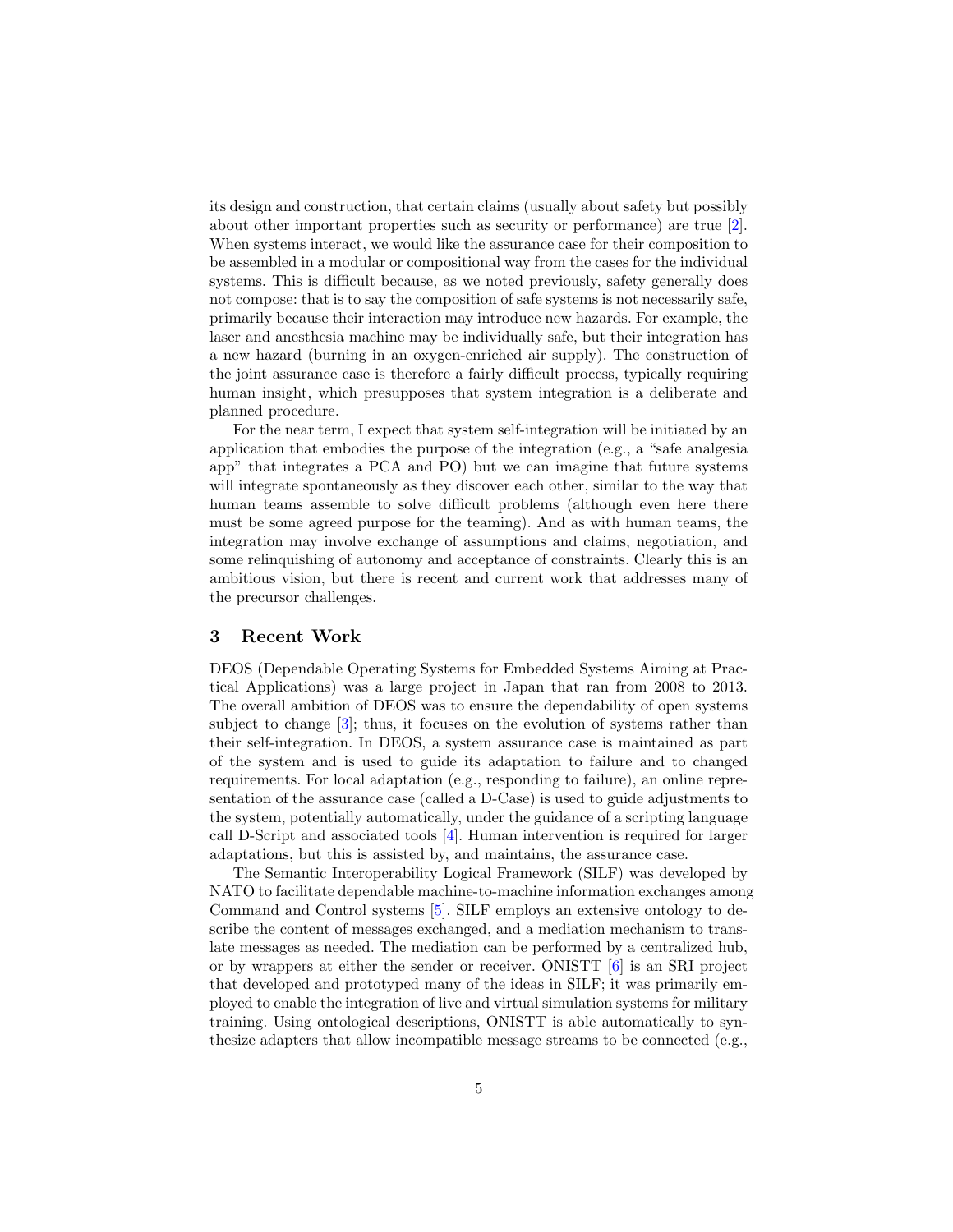<span id="page-5-1"></span>different time representations, or different accuracies or units of measurement). It can also decide when incompatibilities are too great to meet the purpose of integration.

The Frauenhofer Institute for Experimental Software Engineering in Kaiserslautern, Germany, has done much work on the safety assurance of OAS, mostly in the context of farm tractors and the very sophisticated implements that attach to them. Trapp and Schneider provide a comprehensive survey of safety assurance for OAS [\[7\]](#page-9-6). They frame their survey in the context provided by Models@Runtime (M@RT), which is an emerging framework for organizing OAS. The idea is that if open systems are to adapt to each other, they need to know something about each other, and one way to do this is to exchange models for their individual behavior and assumptions. It is a matter for negotiation what constitutes a "model" in this context. In DEOS, for example, it is the D-CASE representation of an assurance case, in SILF and ONISTT it is ontologies in some standardized description logic (none of DEOS, SILF and ONISTT describe themselves in M@RT terms, but they fit the paradigm).

Trapp and Schneider extend the M@RT idea to Safety Models@Runtime (SM@RT) for self-integrating systems. They distinguish four levels of sophistication and difficulty according to how ambitious is the integration, and note that only the first two are feasible at present. The simplest class, "Safety Certificates at Runtime," applies when it is sufficient for system safety that each component system maintains its own local safety objective. Then come "Safety Cases at Runtime," where component system safety cases guide adaptation and are integrated dynamically to deliver a safe and assured assembly (e.g., one system may need to demonstrate that it delivers properties assumed by another). Next is "V&V at Runtime," where it may be that one system cannot deliver the assumptions required by another, so more extensive adjustment are needed (e.g., wrapping or runtime monitoring to exclude some class of faults). Finally, "Hazard Analysis and Risk Assessment at Runtime" applies when essentially the full procedure of safety assurance (e.g., identification and elimination or mitigation of hazards, and assurance that this has been done, accurately and completely) is performed on integration. Personally, I am not convinced the "at Runtime" appellation is suitable for all these notions; certainly runtime monitoring is one way to ensure certain properties, but the generic process employed here is analysis, adaptation, and assurance at integration-time.

#### <span id="page-5-0"></span>4 Prospects

The recent work outlined above provides some impressive accomplishments and attractive frameworks in which to view the issues of self-integration. What I wish to propose is that automated deduction provides the capabilities needed to realize the more challenging classes of trustworthy self-integration, and that such capabilities (essentially, theorem provers) will be the engines of integration.

From the scenarios in Section [2,](#page-1-1) we see that ontology matching is an important capability: all parties need to be talking about the same things (patient identity, blood pressure, oxygen levels, drug dosage) in the same way and using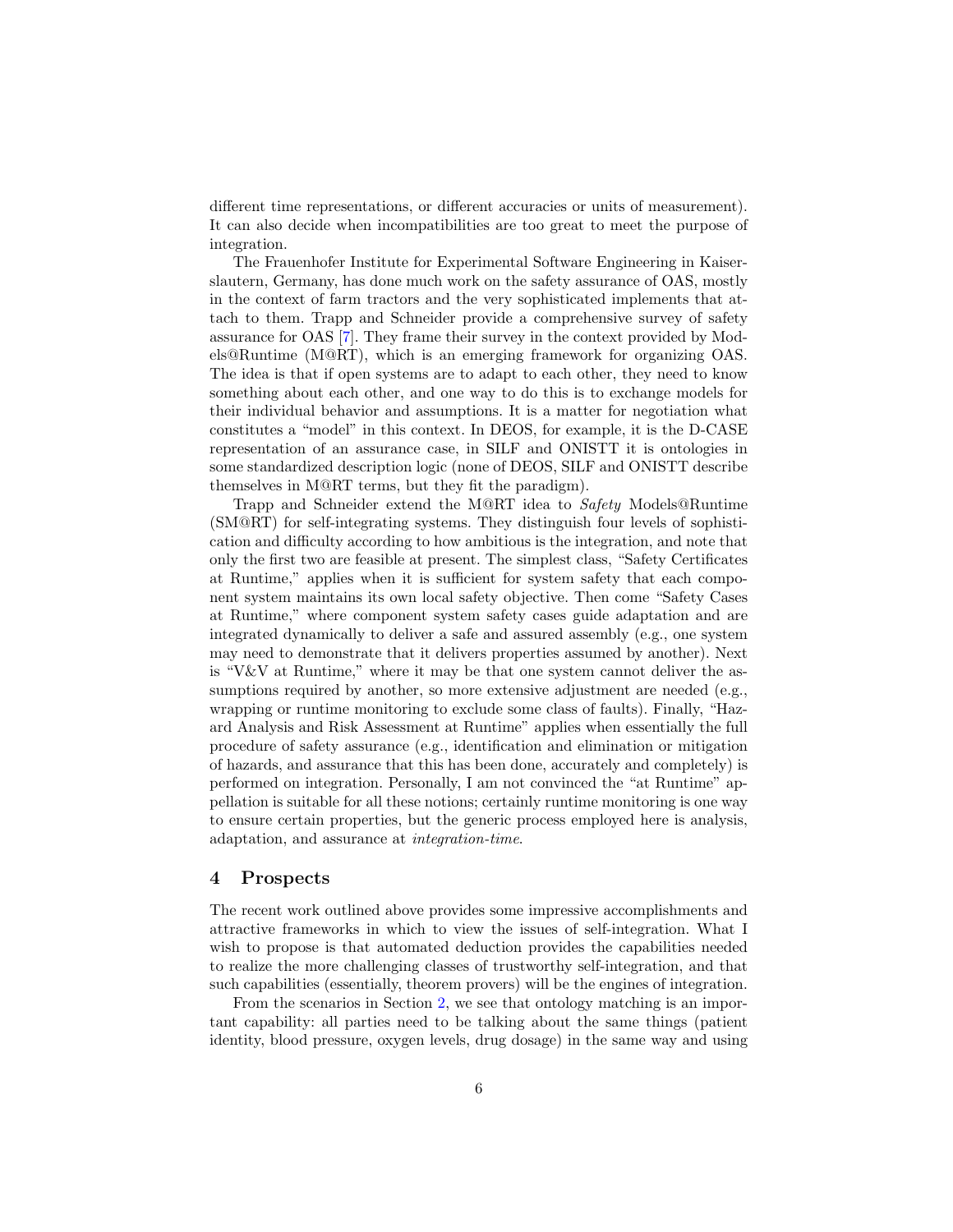<span id="page-6-0"></span>the same units. As mentioned in Section [3,](#page-4-0) SILF proposes that mediation mechanisms are employed to ensure this and ONISTT constructs such mechanisms automatically using ontological specifications for the data streams. The purpose of the integration is similarly represented in a task ontology. These ontological specifications are given in a description logic (the Web Ontology Language, OWL) and construction of the mediators is accomplished by a dedicated program written in Prolog.

Going beyond this, we can imagine that systems document not only the ontologies for their data streams, but specifications of their properties (e.g., those they assume and those they guarantee). Mediators may then have to provide more complex services than ontology matching: for example, they may need to enforce a certain invariant. A "runtime monitor" provides a simple way to do this: it is separate function that observes state variables of the system and evaluates a predicate representing the desired invariant. Should the predicate ever evaluate to false, then the monitor signals an alarm (to be handled by another part of the system, or by a human operator) or halts the system. If the invariant predicate is available in a suitably formal form (perhaps in the local assurance case) then software for the monitor can be synthesized automatically. Runtime monitors are the core of Runtime Verification and associated methods of assurance  $[8-10]$  $[8-10]$ , whose guarantees can be very strong [\[11\]](#page-10-1).

The ideas of runtime mediation and monitoring can be extended from ontology matching and invariant checking to more complex functions such as masking some kinds of faults or providing supervisory control. The software to accomplish these functions is more complex than simply implementing a given predicate, but modern methods of synthesis can often automate its construction. These methods are based on automated deduction (i.e., theorem proving).

Checking the satisfiability of propositional (i.e., Boolean) formulas is the simplest problem in automated deduction, and is also the quintessential NP-Complete problem, meaning its worst-case computational complexity is probably exponential. Yet modern satisfiability (SAT) solvers are remarkably efficient on realistic problems, often solving examples with thousands of variables in fractions of a second. Their efficiency, and the generality of the SAT problem, are such that the best way to solve many search problems is first to transform them to a SAT instance, then solve that, and finally transform back to the original problem. Satisfiability Modulo Theories (SMT) extends SAT by adding support for useful theories such as real and integer arithmetic, uninterpreted functions, arrays, and several other datatypes used in software. SMT solvers are at the core of many modern tools for automated program analysis and verification, including static analyzers, model checkers, and test generators.

Efficient automated verification methods open the door to effective automated synthesis: crudely, this is done by enumerating candidate solutions, applying automated verification to each in turn, and selecting the first that succeeds. Of course, this crude approach must be refined to yield a practical synthesis procedure. The first required refinement is a way for a human user to suggest the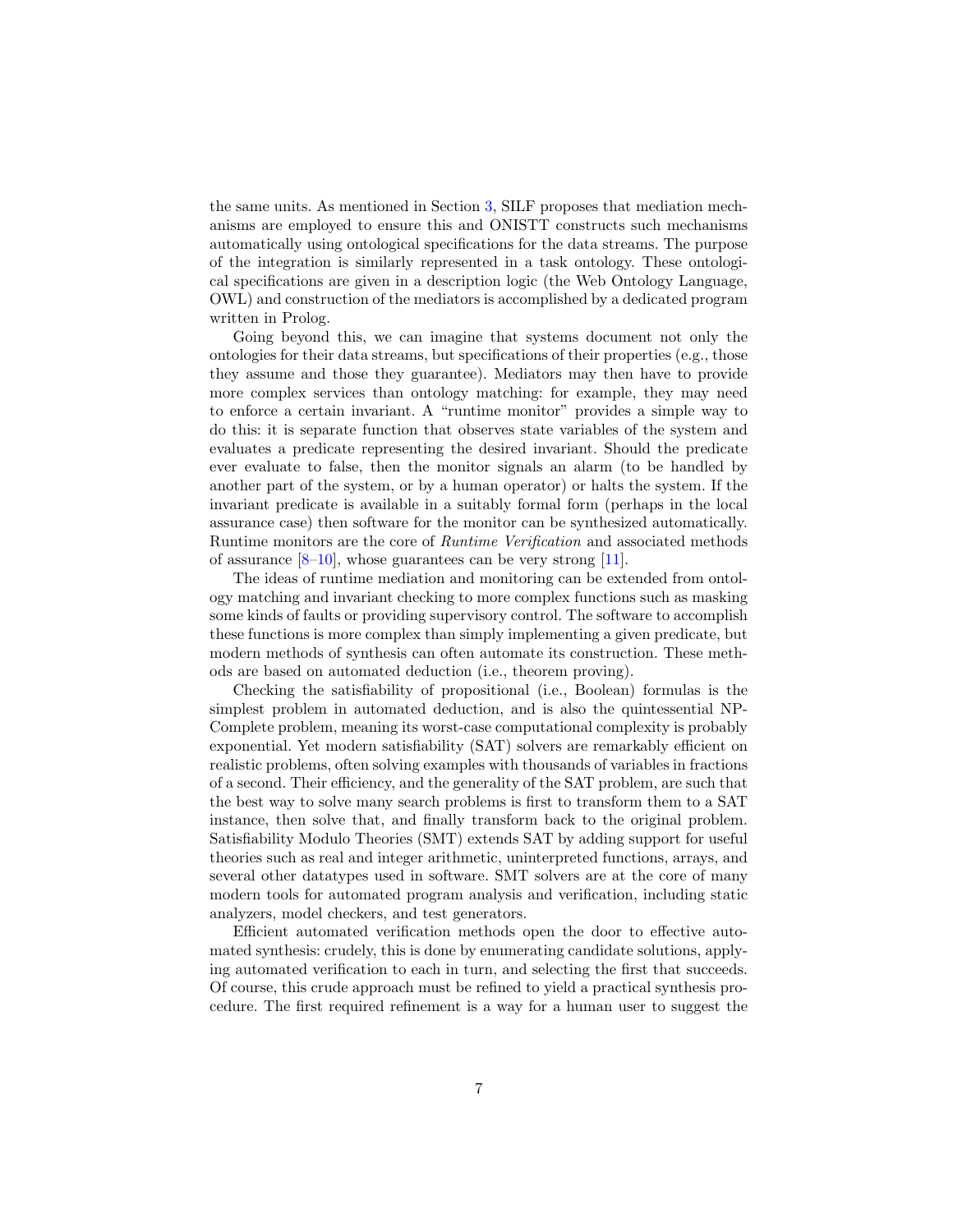<span id="page-7-2"></span>space of likely solutions. An attractive way to do this is for the user to specify a sketch or template and leave the synthesis search procedure to fill in the details.

The "glue" elements needed in self-integration are generally straightline programs and single loops, and the formulas that correspond to these (e.g., invariants). A trivial example of the template for an invariant is  $Ax + By < C$  for some parameters A, B, and C. Formally, this can be expressed as

<span id="page-7-0"></span>
$$
\exists A, B, C: \forall x, y: Ax + By < C \tag{1}
$$

where x and y are program variables, and the parameters A, B, C must be instantiated by the synthesis procedure. Variants on this formulation can be used to express assumption synthesis (find the weakest environment in which a given component meets its requirements), supervisory controller synthesis (design an algorithm to selectively disable component actions so that it satisfies some goal in the face of uncontrollable actions by the environment), and full synthesis (design an algorithm to achieve some goal).

The second refinement to the crude synthesis procedure sketched above is an efficient way to search for suitable values for the parameters A, B, and C. Observe the Exists-Forall (EF) two-level quantification in the formulation [\(1\)](#page-7-0) above. Standard SMT solvers solve single-level Exists and Forall problems, but recent developments extend this to EF solving using refinements of the search procedure sketched above [\[12\]](#page-10-2). An EF-SMT solver uses an ordinary SMT solver as a component and works by iteratively performing two steps.

- 1. Guessing (cleverly) instantiations for the Exists variables and querying the SMT solver with the resulting Forall formula. If this succeeds, we are done.
- 2. If it fails, use the result (i.e., counterexample) of the Forall query to help in finding the next instantiation of the Exists variables.

The key in making this iteration efficient is to use (i.e., learn from) the result of failed verification (Forall) steps to prune the search space for subsequent synthesis (Exists) steps.

There is a tradeoff between generality and performance in formal synthesis. EF-SMT handles richer logics than the description logics of ONISTT, but the specialized synthesis procedure of the latter outperforms EF-SMT within its domain. Nonetheless, we can expect continued progress in EF and standard SMT solving and this will eventually lead to superior synthesis performance.<sup>[2](#page-7-1)</sup>

Both SMT and EF-SMT solvers use learning from failed candidate solutions to optimize their search. Self-integrating systems can also use explicit learning methods to cope with noisy sensors, erratic components, or external attack [\[13\]](#page-10-3). The idea is to learn a "safety envelope" for the system under controlled, quiescent, conditions and then monitor this in operation. The safety envelope is an invariant (which may consist of sub-invariants for each learned "mode" of the system) and its violation can indicate an attack, noise, or erratic (faulty) behavior. The idea of a learned safety envelope (i.e., a conservative model) is quite

<span id="page-7-1"></span><sup>&</sup>lt;sup>2</sup> We should note that the ONISTT technology also evolves, and the current system uses the Flora-2 reasoning system for F-logic.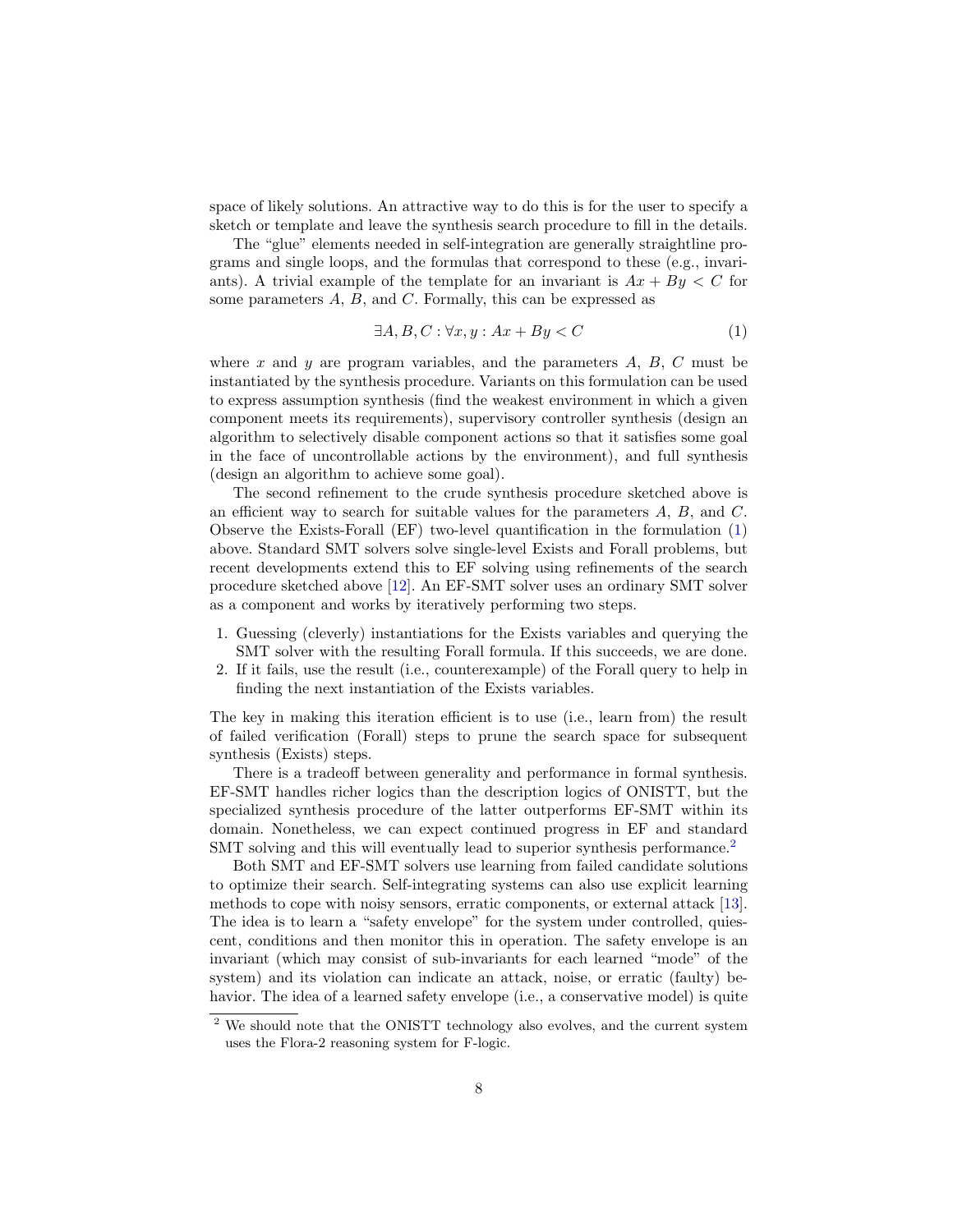<span id="page-8-1"></span>different than the predictive models (e.g., Kalman filters) popular in control theory and serves a different and novel purpose. Depending on context, response to violation of a safety envelope could be to raise an alarm or to replace "bad" values by recent "good" ones, or by defaults.

Given the ingredients described above, we can propose that as self-integrating systems come together they exchange ontologies, models, specifications of their assumptions and guarantees, and assurance arguments. All of these are potentially formal descriptions; although an assurance case is generally expected to be a persuasive rather than deductively valid argument, a case can be made that its uncertainties should be restricted to the interpretation of evidence, not the application of argument to its claims [\[14\]](#page-10-4). We can then further propose that the mechanisms of automated formal verification, synthesis, and learning should go to work with the aim of establishing and maintaining local and global safety properties and their attendant assurance arguments.

This raises the question what is the purpose of the integrated system and what is the safety claim of the integrated system. As a first step (corresponding to Trapp and Schneider's "Safety Certificates at Runtime" and "Safety Cases at Runtime") we might suppose that the goal is for each component system to maintain its local safety claim despite the stresses of interaction. For example, a farm tractor must continue to brake safely when an implement is attached, and to do this it needs to know the weight and center of gravity of the implement, and its braking performance. Construction of an assurance case for the integrated system will employ automated deduction and synthesis: deduction to detect potential violations of individual safety claims in the integrated system (e.g., due to a property mismatch in an assume-guarantee argument), and synthesis to construct monitoring and recovery procedures to overcome these.

For more advanced integration, I propose that the purpose and safety claim of the integrated system will be associated with an "integration app" that guides the assembly. This might approach Trapp and Schneider's "V&V at Runtime," where the component systems not only maintain safety in each other's presence, but also deliver some new, integrated (i.e., positively emergent) behavior. For example, a standard pulse oximeter and PCA will not do anything interesting when integrated unless a suitable "safe analgesia app" takes the initiative to close the loop. We can imagine that the design and purpose of the "safe analgesia app" are indicated as formal templates or sketches, whose details are filled in using EF-SMT synthesis that uses the capabilities and properties announced by the attached PO and PCA.

# <span id="page-8-0"></span>5 Conclusion

I have described a view of self-integrating systems that draws on many current ideas in the Internet of Things, Service Oriented Architecture, Open Adaptive Systems, and Models@Runtime. I then argued that in many applications, these self-integrating systems need to be trustworthy and I outlined some examples in medical devices.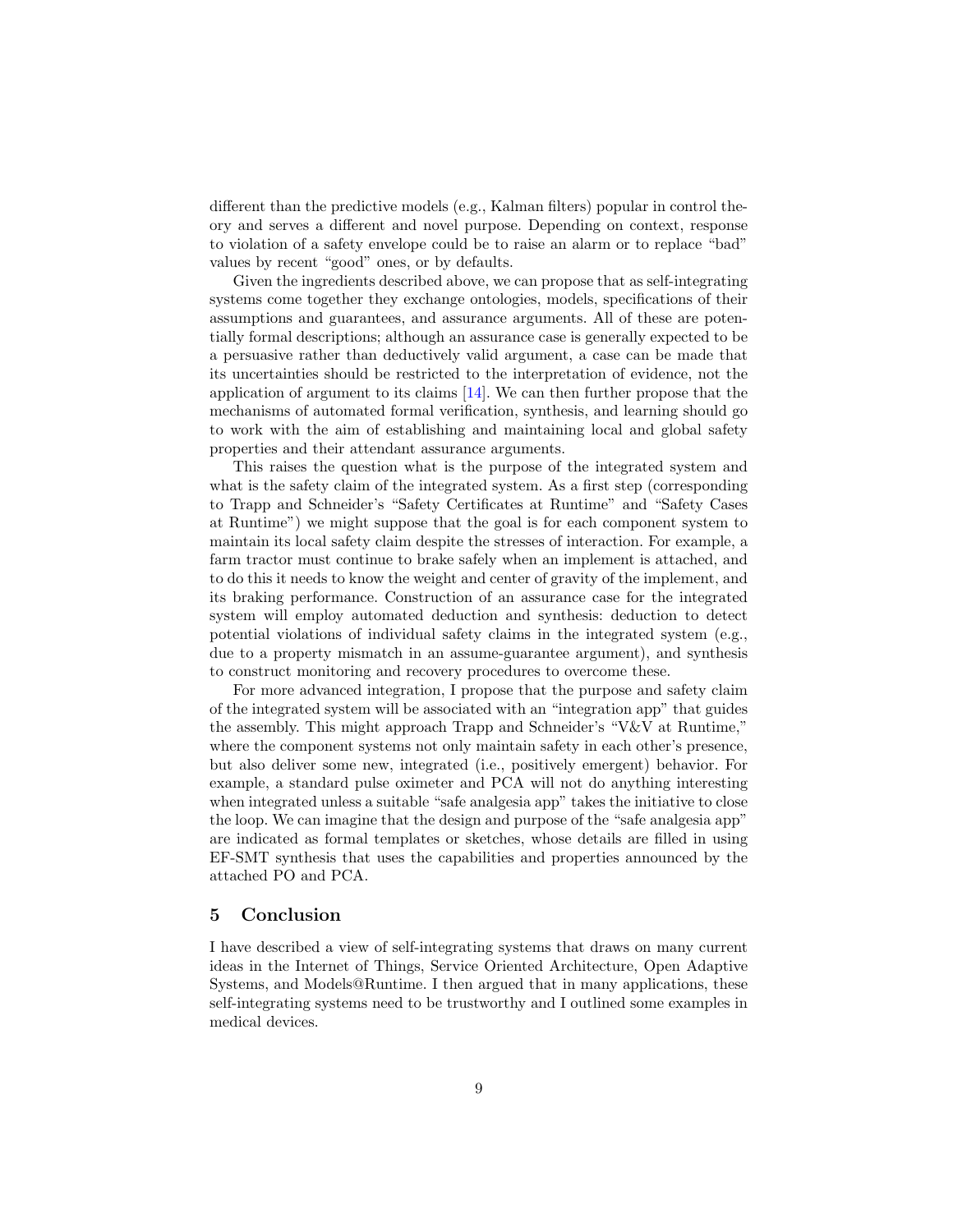I hope then to have made the case that trustworthy self-integration requires automated verification and automated synthesis of monitors, adapters, and mediators at integration-time. I sketched how modern technology for automated deduction, specifically SMT and EF-SMT solvers, can perform these tasks.

Pulling these various threads together, I propose that a modest but useful class of trustworthy self-integrating systems is within reach, and that embedded automated deduction is the enabling engine for this development.

Looking further into the future, we can speculate on self-integration of systems that are individually highly adaptive or intelligent. I believe this will be a challenging endeavor: almost all crashes of modern aircraft are due to flawed interaction between automated aircraft systems and the intelligent human crew. Although usually ascribed to human error, a more nuanced assessment sees flaws in the manner of interaction, with each party having insufficient insight into the other's state and intentions. Thus, it may be that the information that must be exchanged between such advanced systems is of a more strategic character than the tactical information discussed here. For the most advanced kinds of systems, it may be that what is needed is agreement on a shared system of ethics.

Acknowledgments. This work was partially funded by SRI International. Many of the ideas assembled here originated in discussions with Dave Hanz of SRI, who also provided helpful comments on the paper.

# References

- <span id="page-9-0"></span>1. Whitehead, S.F., Goldman, J.M.: Getting connected for patient safety: How medical device "plug-and-play" interoperability can make a difference. Patient Safety and Quality Healthcare (2008) Available at [http://www.psqh.com/janfeb08/](http://www.psqh.com/janfeb08/connected.html) [connected.html](http://www.psqh.com/janfeb08/connected.html). [3](#page-2-0)
- <span id="page-9-1"></span>2. Rushby, J.: The interpretation and evaluation of assurance cases. Technical Report SRI-CSL-15-01, Computer Science Laboratory, SRI International, Menlo Park, CA (2015). [5](#page-4-1)
- <span id="page-9-2"></span>3. Tokoro, M.: Open Systems Dependability—Dependability Engineering for Ever-Changing Systems. CRC Press (2013) [5](#page-4-1)
- <span id="page-9-3"></span>4. Kuramtisu, K.: D-Script: Dependable scripting with DEOS process. In: 3rd International Workshop on Open Systems Dependability (WOSD), Pasadena, CA (2013) 326–330 Workshop held in association with ISSRE'13. [5](#page-4-1)
- <span id="page-9-4"></span>5. NATO Science and Technology Organization, Neuilly-Sur-Seine, France: Framework for Semantic Interoperability. (2014) STO Technical Report TR-IST-094. [5](#page-4-1)
- <span id="page-9-5"></span>6. Ford, R., Hanz, D., Elenius, D., Johnson, M.: Purpose-aware interoperability: The ONISTT ontologies and analyzer. In: Simulation Interoperability Workshop. Number 07F-SIW-088, Simulation Interoperability Standards Organization (2007) [5](#page-4-1)
- <span id="page-9-6"></span>7. Trapp, M., Schneider, D.: Safety assurance of open adaptive systems—a survey. In Bencomo, N., France, R., Cheng, B.H., Assmann, U., eds.: Models@Run.Time: Foundations, Applications, and Roadmaps. Volume 8378 of Lecture Notes in Computer Science. Springer-Verlag (2014) 279–318 [6](#page-5-1)
- <span id="page-9-7"></span>8. Rushby, J.: Kernels for safety? In Anderson, T., ed.: Safe and Secure Computing Systems. Blackwell Scientific Publications (1989) 210–220 (Proceedings of a Symposium held in Glasgow, October 1986). [7](#page-6-0)